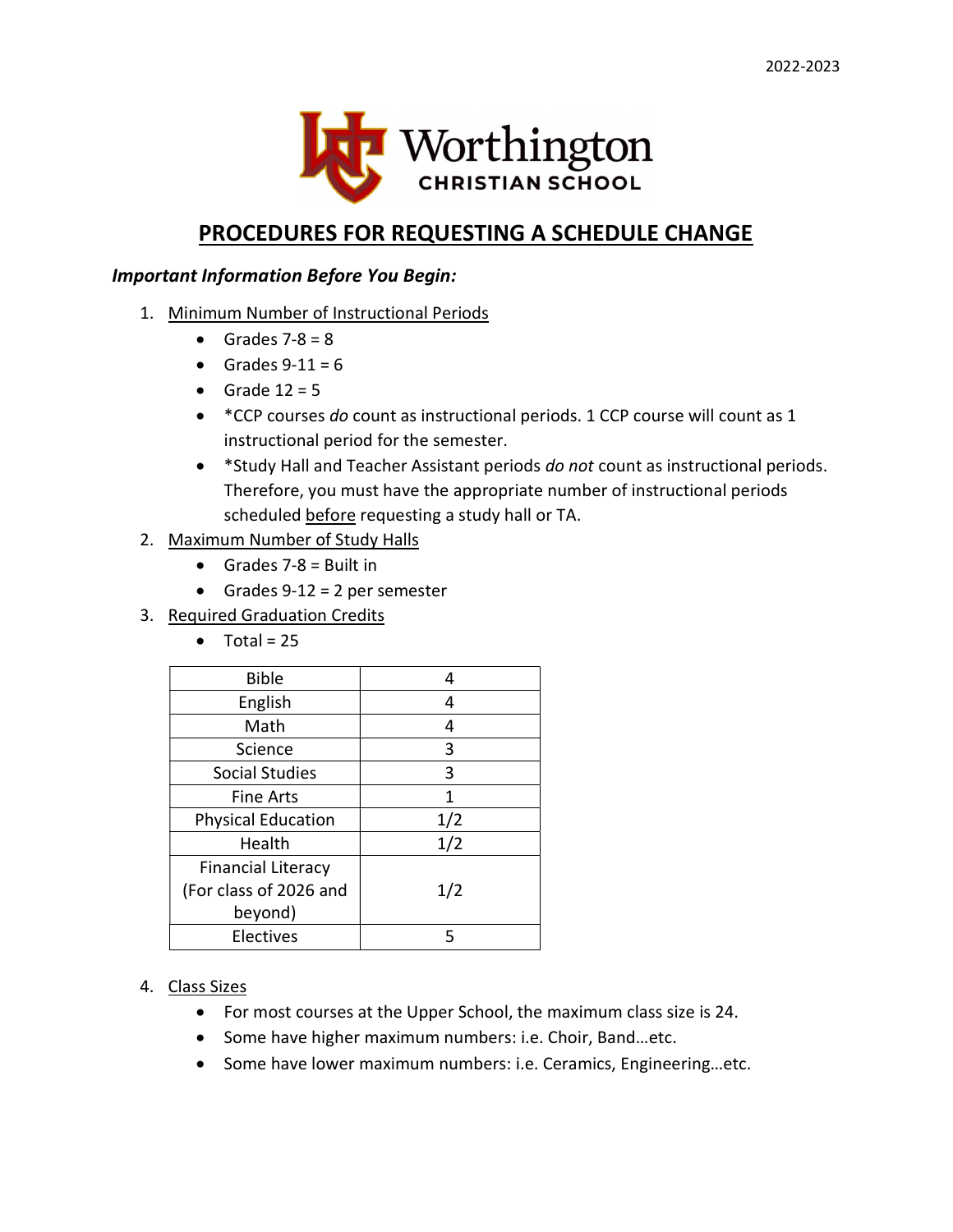- 5. Schedule Change Request Windows
	- Summer (2022): Monday, August  $1<sup>st</sup>$  Tuesday, August  $16<sup>th</sup>$ 
		- o Teacher signatures are not required during this schedule change window
	- Semester 1 (2022): Monday, August 22<sup>nd</sup> Friday, September 2<sup>nd</sup>
	- Semester 2 (2023): Monday, January  $16<sup>th</sup>$  Friday, January 27<sup>th</sup>
- 6. Schedule Change Fee
	- All approved schedule changes will incur a \$10 fee. This fee will appear as a charge on the student's FACTS account.
- 7. Approval protocols
	- All schedule request forms will be reviewed and approved or denied by an Upper School Assistant Principal, School Counselor, and/or Intervention Director.
	- If you have questions or would like to discuss a potential schedule change, please reach out to the Upper School Office
	- Please do not contact the Registrar regarding your schedule change request.
	- If the schedule change request is approved, it will be sent to the Registrar to be updated in FACTS. Communication will be sent to confirm the approval.
	- If the schedule change request is denied an Upper School Assistant Principal, School Counselor, or Intervention Director will notify the family.
- 8. Appeal Process
	- If the schedule change request is denied and you wish to appeal. Please fill out the Schedule Change Appeal Form.
	- This form is available in the Upper School office.

#### Directions:

- 1. Access the Form on the Worthington Christian website or pick one up in the Upper School office.
- 2. Complete the Form with as much detail as possible.
- 3. Acquire the appropriate signatures
- 4. Turn in a physical copy of the completed form to the Upper School office.
- 5. Wait to receive communication from the Upper School office regarding the approval or denial of your schedule change request.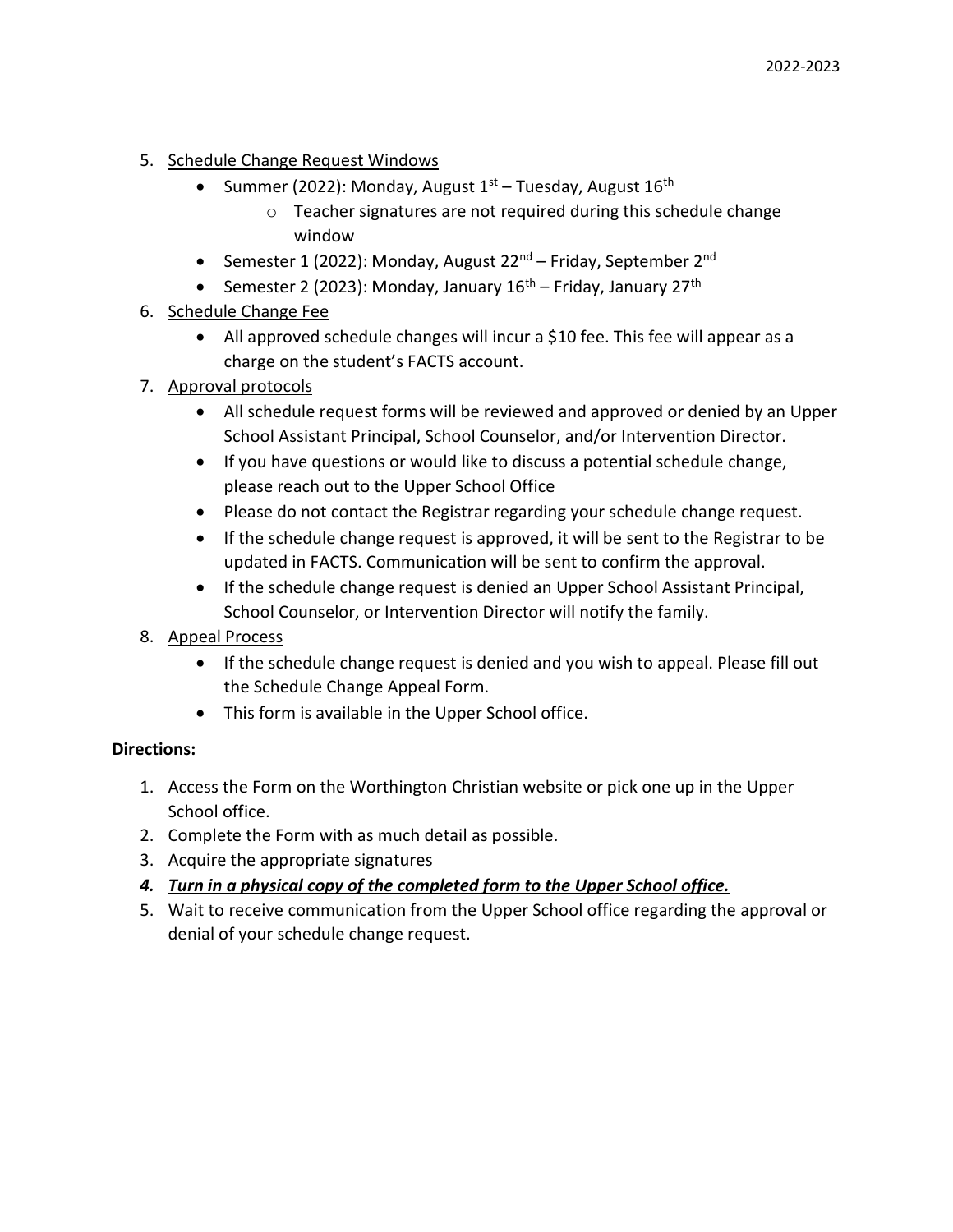# SCHEDULE CHANGE REQUEST FORM

### To be completed by students and families

| <b>Student Name:</b>      |                                                                       |                 |                                              |                  |                  |                  |
|---------------------------|-----------------------------------------------------------------------|-----------------|----------------------------------------------|------------------|------------------|------------------|
| <b>Current Grade:</b>     | Circle One                                                            |                 |                                              |                  |                  |                  |
|                           | 7 <sup>th</sup>                                                       | 8 <sup>th</sup> | <b>gth</b>                                   | 10 <sup>th</sup> | 11 <sup>th</sup> | 12 <sup>th</sup> |
| Does the student have a   |                                                                       |                 |                                              |                  |                  |                  |
| Special Education plan or | Yes                                                                   |                 |                                              |                  |                  |                  |
| work directly with the    | (Circle One)                                                          |                 |                                              | No               |                  |                  |
| Intervention              | <b>IEP</b>                                                            | Services        | Accommodation                                |                  |                  |                  |
| Department?               |                                                                       | Plan            | Plan                                         |                  |                  |                  |
|                           | Describe your request in detail below                                 |                 |                                              |                  |                  |                  |
|                           |                                                                       |                 |                                              |                  |                  |                  |
| Schedule Change           |                                                                       |                 |                                              |                  |                  |                  |
| Request:                  |                                                                       |                 |                                              |                  |                  |                  |
|                           |                                                                       |                 |                                              |                  |                  |                  |
|                           |                                                                       |                 |                                              |                  |                  |                  |
| Explanation:              |                                                                       |                 | Why are you requesting this schedule change? |                  |                  |                  |
|                           |                                                                       |                 |                                              |                  |                  |                  |
|                           |                                                                       |                 |                                              |                  |                  |                  |
|                           |                                                                       |                 |                                              |                  |                  |                  |
|                           |                                                                       |                 |                                              |                  |                  |                  |
|                           |                                                                       |                 |                                              |                  |                  |                  |
|                           |                                                                       |                 |                                              |                  |                  |                  |
| Parent Approval and       | By signing below, you are communicating your support of this schedule |                 |                                              |                  |                  |                  |
| Signature:                | change request                                                        |                 |                                              |                  |                  |                  |
|                           | Print Name:                                                           |                 |                                              |                  |                  |                  |
|                           | Signature:                                                            |                 |                                              |                  |                  |                  |
| Teacher(s) Approval and   | By signing below, you are communicating your support of this schedule |                 |                                              |                  |                  |                  |
| Signature:                | change request                                                        |                 |                                              |                  |                  |                  |
|                           | <b>Print Name:</b>                                                    |                 |                                              |                  |                  |                  |
|                           | Signature:                                                            |                 |                                              |                  |                  |                  |
| Teacher(s) Approval and   | By signing below, you are communicating your support of this schedule |                 |                                              |                  |                  |                  |
| Signature:                | change request                                                        |                 |                                              |                  |                  |                  |
|                           | Print Name:                                                           |                 |                                              |                  |                  |                  |
|                           | Signature:                                                            |                 |                                              |                  |                  |                  |
| Teacher(s) Approval and   | By signing below, you are communicating your support of this schedule |                 |                                              |                  |                  |                  |
| Signature:                | change request                                                        |                 |                                              |                  |                  |                  |
|                           | Print Name:                                                           |                 |                                              |                  |                  |                  |
|                           | Signature:                                                            |                 |                                              |                  |                  |                  |
|                           |                                                                       |                 |                                              |                  |                  |                  |